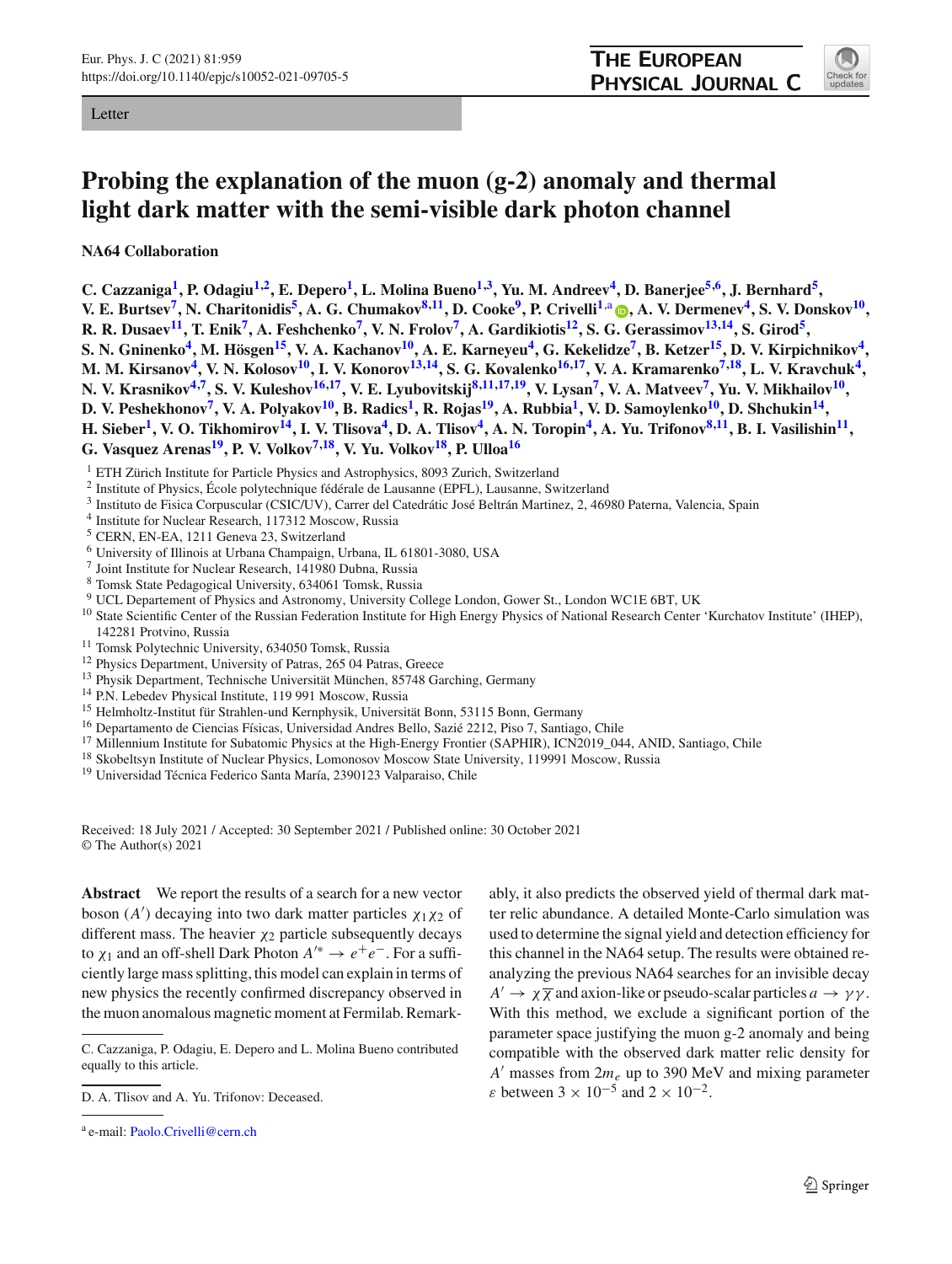Despite its great success, the Standard Model (SM) does not provide a complete description of nature. For example it cannot explain the origin of dark matter, the neutrino masses and the baryon asymmetry problem. Furthermore, interesting discrepancies between some SM predictions and measurements have been observed. These include the LHCb results challenging lepton universality [\[1](#page-5-0)] and the long standing discrepancy of the muon anomalous magnetic moment  $a_{\mu} = (g_{\mu} - 2)/2$  [\[2\]](#page-5-1) which was recently confirmed [\[3](#page-5-2)]. The combination of the Brookhaven and Fermilab muon g-2 results compared to the latest theoretical calculations using dispersion relations [\[4\]](#page-5-3) leads to a discrepancy of  $\sim 4.2\sigma$ :

$$
\Delta a_{\mu} \equiv a_{\mu}(exp) - a_{\mu}(th) = (251 \pm 59) \cdot 10^{-11}.
$$

It should be noted that when compared to the latest QCD lattice calculations this is reduced to about 1.4 $\sigma$  [\[5\]](#page-5-4). In order to help elucidate the origin of this difference, a new experiment aiming to measure the contribution of hadronic corrections is being prepared at CERN [\[6](#page-5-5)].

In terms of new physics, among many interesting proposals, a way to explain this discrepancy is to introduce a 1-loop correction involving a  $U(1)_D$  dark sector massive gauge field  $A'$ to the QED 3-point vertex [\[7\]](#page-5-6). The Dark Photon *A'* can couple to both charged Dark Matter (DM) fields χ*i* with coupling strength  $g_D$ , and to SM leptons via kinetic mixing  $\varepsilon$  with the SM photon field *A*. Considering models with a diagonal *A* coupling to DM and SM fields, two decay modes are possible,  $A' \rightarrow e^+e^-$  (visible mode) [\[8](#page-5-7)] and  $A' \rightarrow \chi \overline{\chi}$  (invisible mode) [\[9](#page-5-8)]. These were excluded as explanations of the *a*<sup>μ</sup> anomaly by the combined results of NA64 and BaBar [\[9](#page-5-8)[–11\]](#page-5-9) (for  $A' \to \chi \overline{\chi}$ ) and NA48 [\[12](#page-5-10)] (for  $A' \to e^+e^-$ ). In addition, the prospected sensitivity for NA64 running in muon mode to probe the  $(g_\mu - 2)/2$  anomaly was estimated recently [\[13\]](#page-5-11) in the anomaly free  $L_{\mu} - L_{\tau}$  gauge extension of the SM.

In this work we consider an alternative model for *A*' decay. This was initially proposed to recover an explanation of the  $g_{\mu}$  – 2 discrepancy still within the Dark Photon paradigm  $[14, 15]$  $[14, 15]$  $[14, 15]$ . This model is characterised by the  $A'$  decaying into a heavier  $\chi_2$  and a lighter  $\chi_1$  Dark Matter states. While  $\chi_1$ is a non-interacting stable state which determines the DM relic abundance,  $\chi_2$  is unstable and de-excites by emitting a  $\chi_1$  and an off-shell  $A^{\prime*}$ , that subsequently decays into an electron-positron pair. Thus, a new semi-visible decay mode combining characteristics of both the visible and invisible decay signatures emerges. It is very remarkable that such a model can potentially explain both  $(g_\mu - 2)/2$  and the Dark Matter thermal relic abundance for 300 MeV $\lesssim m_{A^\prime} \lesssim 1$  GeV, thus making it of great phenomenological interest [\[14](#page-5-12)[,15](#page-5-13)].

In this study, we focus on a Dark Matter model that extends the SM symmetry group with a dark sector  $U(1)_D$ , which is spontaneously broken by a dark Higgs field  $h_D$ [\[15](#page-5-13)]. The gauge mixing with the SM photon via the term  $-\varepsilon F^{\mu\nu}[A']F_{\mu\nu}[A]$ , governed by the parameter  $\varepsilon$ , generates

a massive Dark Photon after spontaneous symmetry breaking.

The diagonalisation of the mixed gauge interaction [\[16\]](#page-5-14) allows the removal of  $\varepsilon$  from the pure mixed-gauge Lagrangian. However, a new coupling appears between A' and the SM electromagnetic current, with interaction strength ε*e*. The novel interaction term is the main phenomenological feature of the model: the possibility to have SM final states produced via kinetic mixing of *A'* with *A*. Nevertheless, the unique feature of the semi-visible model, that distinguishes it from the invisible and visible channels, is found in the Yukawa dark sector. In the unbroken theory, we start from a pseudo-Dirac field  $\Psi$  charged under  $U(1)_D$ . The chiral projections of  $\Psi$ can then be coupled with  $h_D$  to produce Dirac and Majorana mass terms, after spontaneous symmetry breaking [\[15](#page-5-13)].

In this pseudo-Dirac scenario, the right and left Majorana masses are the same and are strongly suppressed relative to the Dirac mass  $M_D$ . The diagonalisation of the mass matrix results in two eigenstates: a lighter stable  $\chi_1$  and a heavier  $\chi_2$  DM particle, with mass difference  $\Delta \equiv m_{\chi_2} - m_{\chi_1}$  [\[17](#page-5-15)].

The effective Lagrangian for the semi-visible model is:

<span id="page-1-0"></span>
$$
\mathcal{L} = \mathcal{L}_{SM} - \frac{1}{4} F^{\mu\nu} [A'] F_{\mu\nu} [A'] + \frac{1}{2} m_{A'}^2 A'^2 + \varepsilon e \bar{\psi}_e A' \psi_e
$$

$$
+ \sum_i \bar{\chi}_i (\partial - m_{\chi_i}) \chi_i + (g_D \bar{\chi}_2 A' \chi_1 + h.c).
$$
(1)

In Eq. [1,](#page-1-0) the coupling to muons is neglected since the dimuon production threshold  $\Delta = 2m_{\mu}$  is not relevant for the sub-GeV mass range of  $A'$  probed in this study. The absence of elastic diagonal interaction terms  $\sum_i \bar{\chi}_i A' \chi_i$  derives from the choice of a pseudo-Dirac field, where only off-diagonal terms are permitted. This allows us to neglect the invisible and visible *A'* decay modes, where conversely only diagonal terms are present. A sketch of the dominating decay chain is shown in Fig. [1.](#page-1-1) The Dark Photon  $A'$  decays promptly in a lighter  $\chi_1$  and a heavier  $\chi_2$  via the mentioned inelastic interaction, followed by the subsequent decay  $\chi_2 \to \chi_1 e^+ e^-$ .

The width of the process was calculated at leading order. A numerical approach was used to compute the 3-body decay phase-space, implemented in the module MadWidth of Mad-



<span id="page-1-1"></span>**Fig. 1** Production of A' and subsequent semi-visible decay chain of a Dark Photon,  $e^- Z \to e^- Z A'; A' \to \chi_1 \chi_2 (\chi_2 \to \chi_1 e^+ e^-)$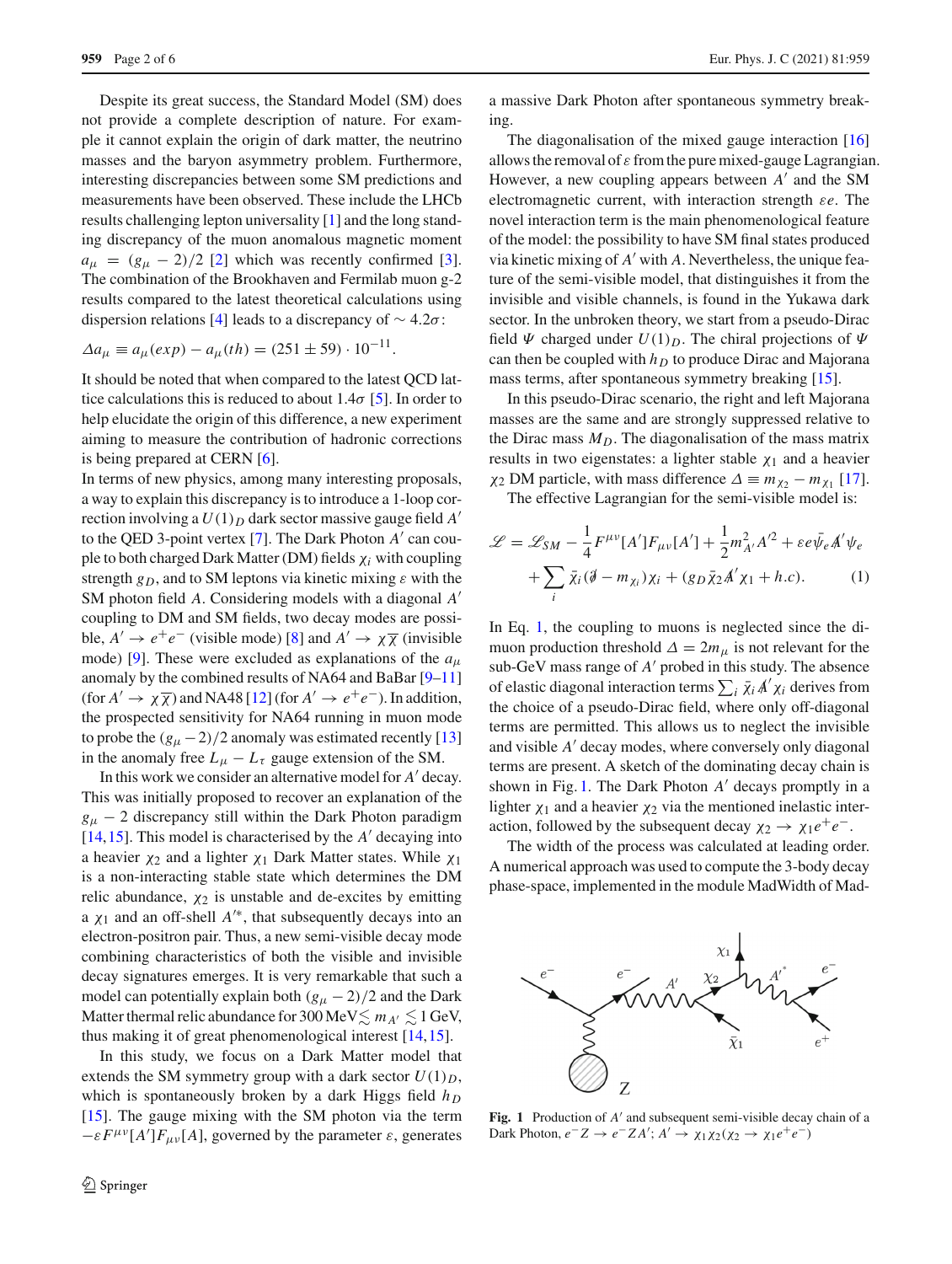

<span id="page-2-0"></span>**Fig. 2** A schematic view of the NA64 invisible mode setup used in 2018

Graph5aMC@NLO [\[18](#page-5-16)]. Thus, a correction is obtained to the previous analytical approximations (valid for  $m_{A'} \gg m_{\chi_1} \gg$ *m<sub>e</sub>*) of the  $\Gamma(\chi_2 \to \chi_1 e^+ e^-)$  formula from Refs. [\[15](#page-5-13)[,19](#page-5-17)]. The newly attained formula reads

$$
\Gamma(\chi_2 \to \chi_1 e^+ e^-) \simeq K \frac{4\varepsilon^2 \alpha_{EM} \alpha_D \Delta^5}{15\pi m_{A'}^4},\tag{2}
$$

where  $K \simeq 0.640 \pm 0.004$  is the correction factor estimated using both Madgraph and CalcHep [\[20\]](#page-5-18), found to be in good agreement. The quoted uncertainty on the *K* factor takes into account the difference between Madgraph and CalcHep and the slight dependence of *K* on  $m'_{A}$ . The K-factor was found to be basically insensitive to the other parameters of the model.

An upper bound for the dark sector coupling constant  $\alpha_D$ can be found by requiring the absence of a Landau pole for the effective coupling constant  $\bar{\alpha}_D(\mu)$  up to an energy scale  $\Lambda \sim 1$  TeV:  $\alpha_D \lesssim 0.2$  [\[21](#page-5-19)[,22](#page-5-20)]. In this study, a benchmark value of  $\alpha_D = 0.1$  is used, compatible with other literature [\[14](#page-5-12),[15\]](#page-5-13). Nevertheless, a discussion on the implications of different  $\alpha_D$  choices in our results will be provided. Furthermore, the resonance of the thermal averaged non-relativistic co-annihilation DM cross section  $\langle \sigma_{an} v_{rel} \rangle (\chi_1 \chi_2 \to e^+ e^-)$ present at  $m_{A'} \sim 2m_{\chi_1}$  [\[17](#page-5-15),[19\]](#page-5-17) can be avoided by setting as benchmark  $m_{A'} = 3 \cdot m_{\chi_1}$  such as in [\[15](#page-5-13),[17](#page-5-15),[19\]](#page-5-17). Finally, the parameter  $\Delta$  has kinematic limits  $\Delta < m_{A'} - 2 \cdot m_{\chi_1}$  and  $\Delta > 2m_e$ . A relatively large mass splitting  $\Delta/m_{\chi_1} = 0.4$  is chosen in this study, as strong bounds for lower  $\Delta$  already exist as explanation of  $(g<sub>μ</sub> - 2)/2$  by BABAR and E137 [\[10](#page-5-21),[14,](#page-5-12)[15\]](#page-5-13). A complete discussion of the achievable  $\Delta$  range, up to the limit  $\Delta/m_{\chi_1} \simeq 1$ , is provided below.

In this work, we present a direct search for the *A*<sup> $\prime$ </sup> semivisible signature using the NA64 experiment located at CERN SPS. The Dark Photons are produced in the process *e*<sup>−</sup> *Z* → *e*<sup>−</sup> *Z A*- as 100 GeV electrons coming from the H4 beamline scatter inside the NA64 electromagnetic calorimeter (ECAL). The production mechanism is identical to the one described in Ref. [\[9](#page-5-8)]. The setup is schematically shown in



<span id="page-2-1"></span>**Fig. 3** A schematic view of an event  $A' \rightarrow \chi_1 \chi_2 (\chi_2 \rightarrow \chi_1 e^+ e^-)$ from a *A*- produced after a 100 GeV *e*− scatters off in the active dump, *e*<sup>−</sup> *Z* → *e*<sup>−</sup> *Z A*- . The χ<sup>2</sup> particle decaying within HCAL2 corresponds to the S1 signature (see text for more details)

Fig. [2.](#page-2-0) The experiment uses a set of scintillator and veto counters, a magnet spectrometer consisting of two dipole magnets, and a set of tracking detectors (six micromegas chambers [\[23\]](#page-5-22), three straw detectors [\[24](#page-5-23)] and two GEMs [\[25](#page-5-24)]) to define the incoming *e*− beam. A synchrotron radiation detector (SRD) is used to suppress the hadron contamination in the beam. The electrons are absorbed in a lead-scintillator sandwich Shashlick-type ECAL target of 40 radiation lengths. Downstream from the ECAL, a large high-efficiency VETO counter and three iron hadronic calorimeters (HCALs) complete the setup. An additional HCAL module is placed along the unbent beam path to further suppress background from upstream *e*− interactions. Further details about the setup can be found in Refs. [\[9](#page-5-8),[26,](#page-5-25)[27\]](#page-5-26).

The *A'* is produced in the target via Dark-Bremsstrahlung [\[28](#page-5-27)] and decays promptly into  $\chi_1 \chi_2$ . The long-lived  $\chi_2$  travels through the VETO and HCAL1, which acts as a veto to reject particles leaking from the target, before decaying through  $\chi_2 \rightarrow \chi_1 e^+ e^-$ . The result of this decay would be observed in the experiment through two characteristic signatures. The first (S1), is identified by the presence a significant energy deposition in HCAL2 or HCAL3, as the result of the decay to  $e^+e^-$  (see Fig. [3\)](#page-2-1). In the second signature (S2),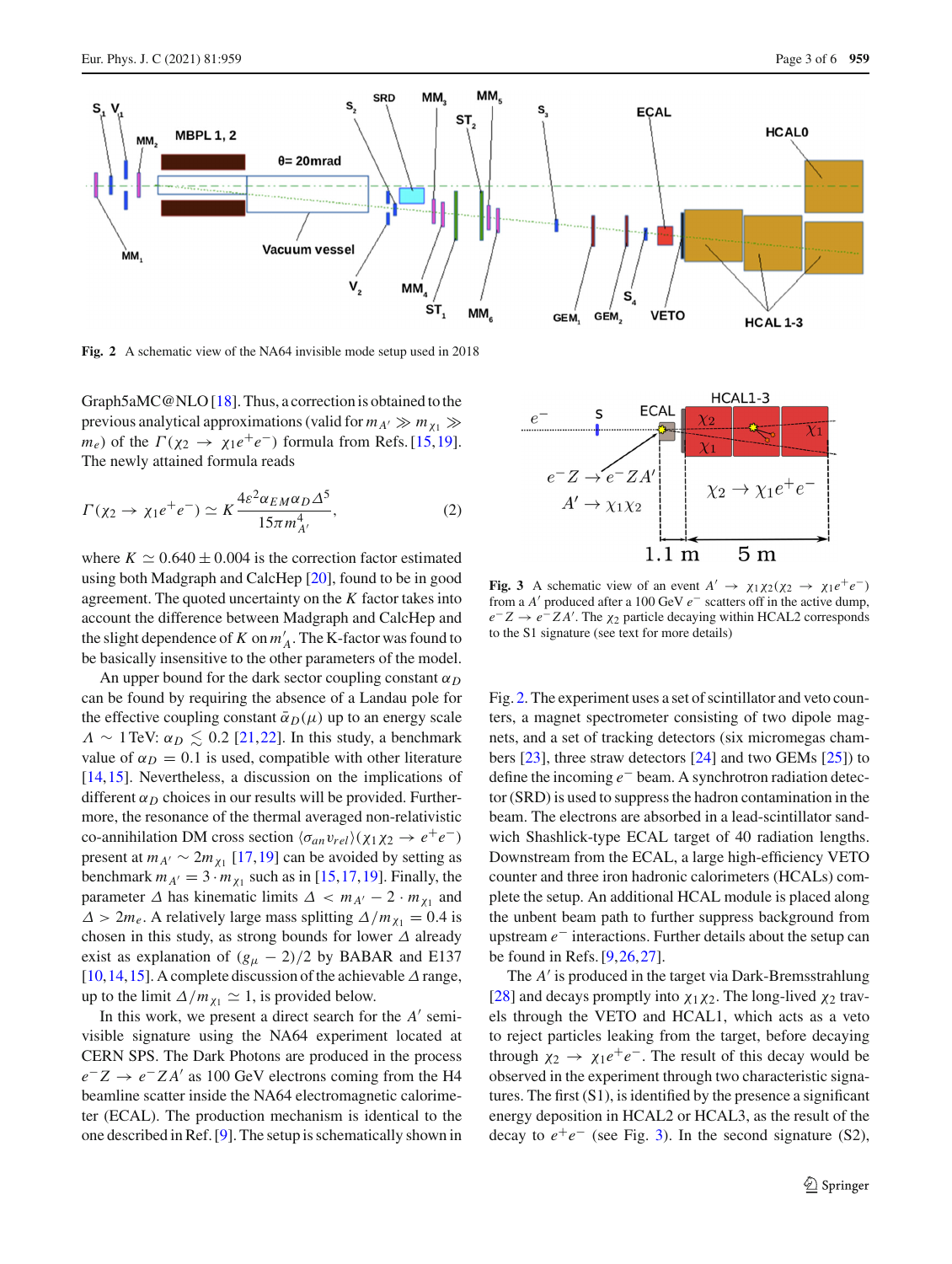$\chi_2$  decays outside the fiducial volume limited by the last HCAL module, traveling a distance  $\geq 6$  m. All energy of the produced  $A'$  is undetected and the signature is effectively equivalent to the one used for the search  $A' \to \chi \overline{\chi}$  (invisible mode). These two signatures closely resemble the ones used in the previous NA64 analysis searching for pseudo-scalar and axion-like particles (see more details in Refs. [\[9](#page-5-8)[,26](#page-5-25)]). Since the data has already been unblinded, we chose a conservative approach and re-cast this analysis using the pseudo-Dirac model instead of performing a new one. We checked that the optimization of the selection criteria will enhance the sensitivity up to around 10%. This will be used in the future to perform a blinded analysis when new data will be available. In the following, we provide a brief description of the method.

Impurities from the beam, consisting mostly in  $\pi^{-}(\lesssim\hspace{-0.1cm}\log\hspace{-0.1cm}1\%)$ are suppressed using the SRD to a level of  $\lesssim 10^{-6}$  [\[29\]](#page-5-28). The tracking system measures the incoming energy of the electrons which is required to be within  $\sim$  3 GeV from the nominal 100 GeV beam energy. The ECAL serves as an active dump measuring the energy deposition of the incoming particles. We require no activity in the VETO and the first HCAL module to reject any initial beam particles that penetrate the ECAL. For S2, no activity is required in all HCAL modules, since  $\chi_2$  is assumed to decay outside the fiducial volume. Finally, for S1, a cut  $R < 0.06$  is applied on the variable  $R \equiv (E_{HCAL} - E_{HCAL}^c)/E_{HCAL}$ , defined as the ratio between the energy deposit in the periphery and the total energy deposited in the HCAL2 and HCAL3 modules.

The leading background of S1 is caused by  $K_L^0$  traveling undetected through the first HCAL module and deposit energy in either HCAL2 or HCAL3. The S2 signature can instead be misidentified due to large missing energy produced by electron-hadron interactions along the beamline. The total expected background for the two signatures is detailed in the previously published analyses, where it was determined that  $0.19\pm0.07$  events are expected in the signal box of S1 [\[26\]](#page-5-25) and  $0.53 \pm 0.17$  are expected for S2 [\[9](#page-5-8),[11\]](#page-5-9). A full discussion of the uncertainties is also found in these references. In particular, the two leading contributions are  $\lesssim 10\%$  for the parametrisation of the form factor in the cross-section and an additional 10% coming from the data-MC discrepancy in the dimuon-yield (events where the interaction  $\gamma \to \mu^+ \mu^$ is detected)  $[11,26]$  $[11,26]$  $[11,26]$ . The difference in the estimate of the  $\chi_2 \rightarrow \chi_1 e^+e^-$  width, between MadGraph and CalcHEP, leads to a negligible uncertainty  $\lesssim$  1%. All uncertainties, summed in quadrature, do not exceed 20%.

The background for this new search is the same as the previous searches for  $A' \to invisible$  and  $a \to \gamma \gamma$ . Thus, the applied cuts are already optimized for the best coverage of *A*- . An exception is the cut applied on the variable *R*. A larger tail for high values of *R* is expected in this model, for two reasons: (i) smaller  $\chi_2$  energy due to the  $\chi_1$  emission in

the original prompt decay, and (ii) the three-body decay of  $\chi_2$ which increases the phase space of the final decay products  $\chi_1 e^+e^-$ . To be conservative, the cut of *R* < 0.06 was not changed, and the task of its optimization is left for a future analysis on new data. Instead, its effect was calculated with our detailed MC simulation. We found that on average this cut has an efficiency of ∼ 52%, weakly dependent on the parameter of the model, with a minimum value of  $\sim$  45%.

The signal yield was calculated using a full MC simulation based on the Geant 4 toolkit [\[30](#page-5-29)]. The framework used for the previous NA64 analysis of the 2016–2018 data [\[9,](#page-5-8)[26\]](#page-5-25) was extended to include the new model containing the semivisible decay. Both  $\chi_1$  and  $\chi_2$  particles are assumed to have no interaction with the detectors. For the S1 signature,  $\chi_2$ is forced to decay inside the fiducial volume, i.e., the space between the beginning of HCAL2 and the end of HCAL3. The event is then weighted by the probability of such decay to take place. In the case of S2, we assume that the full energy of *A*- is lost, and a weight corresponding to the probability for the Dark Photon to decay beyond all NA64 subdetectors is assigned to the event. This simulation is performed for a grid on the  $(m_{A'}; \varepsilon)$  plane to estimate the expected number of events for different masses and mixing strengths. We use  $\alpha_D = 0.1$ ,  $m_{A'} = 3 \cdot m_{\chi_1}$  and a mass splitting  $\Delta/m_{\chi_1} = 0.4$ as benchmark for these simulations.

The exclusion limit was calculated using the multibin limit setting technique with the modified frequentist approach (the code based on the ROOSTATS package [\[31](#page-5-30)]), using the profiled likelihood as a test statistic [\[32](#page-5-31)[,33](#page-5-32)]. The corresponding 90% exclusion limit was obtained using Eq. 4 of [\[26](#page-5-25)] to



<span id="page-3-0"></span>**Fig. 4** The NA64 90% exclusion limit for a new vector boson A' with a coupling to electrons with decay mode  $A' \rightarrow \chi_1 \chi_2 (\chi_2 \rightarrow \chi_1 e^+ e^-)$ . The limits were derived in the  $(m_{A'}, \varepsilon)$  assuming  $\alpha_D = 0.1$ ,  $m_{A'} =$  $3 \cdot m_{\chi_1}$  and a mass splitting  $\bar{f} = 0.4$ . The red band shows the region of parameter space within two sigma from the world average of  $(g<sub>μ</sub>−2)/2$ [\[3](#page-5-2)]. The blue band shows the same region before the results at Fermilab were published. Constraints from BABAR and E137 are also shown following the recasting done in Refs. [\[14](#page-5-12)[,15](#page-5-13)], together with the bounds of NuCal and CHARM [\[37\]](#page-5-33). A thick black line shows the combination of parameters compatible with a DM thermal relic scenario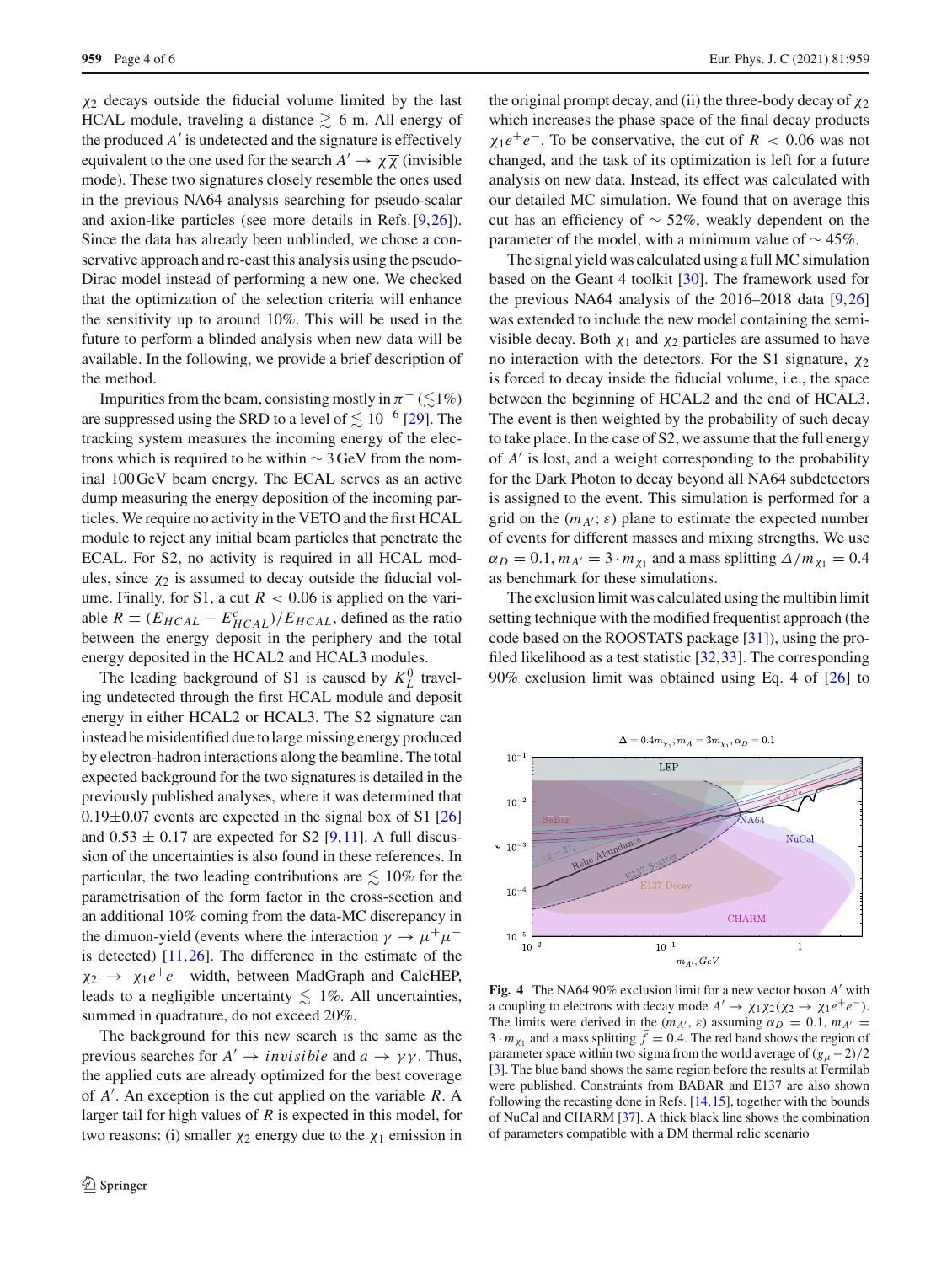

<span id="page-4-0"></span>**Fig. 5** The NA64 90% exclusion limit for a new vector boson A' with a coupling to electrons with decay mode  $A' \to \chi_1 \chi_2 (\chi_2 \to \chi_1 e^+ e^-)$ . The limits were derived in the  $(m_{A'}, \alpha_D)$  (top) and  $(m_{\chi_1}; f = \Delta/m_{\chi_1})$ (bottom) plane assuming  $\alpha_D = 0.1$ ,  $m_{A'} = 3 \cdot m_{\chi_1}$  and a  $\varepsilon = \varepsilon_{(g_\mu - 2)/2}$ , where  $\varepsilon_{(g_\mu-2)/2}$  is the value in the central band of the  $(g_\mu-2)/2$ anomaly. Constraints from Babar and E137 are also shown following the recasting done in Refs. [\[14](#page-5-12)[,15](#page-5-13)], together with the bounds of NuCal and CHARM [\[37](#page-5-33)]. A thick black line shows the combination of parameters compatible with a DM thermal relic scenario. The projected limit for  $5 \times 10^{12}$  EOT using a compact HCAL1 are drawn in the  $(m_{\chi_1}; \bar{f})$  $\Delta/m_{\chi_1}$ ) plane

compute the expected signal yield. The results are summa-rized in Fig. [4](#page-3-0) in the 2D plane  $(m_{A}$ <sub>'</sub>; $\varepsilon)$ , where the relevant estimated bound of E137 and Babar are also shown [\[14,](#page-5-12)[15\]](#page-5-13) together with the projection of Nucal [\[34](#page-5-34)[,35](#page-5-35)] and CHARM [\[36](#page-5-36),[37\]](#page-5-33). Using the benchmark values discussed above, our data exclude the  $(g<sub>μ</sub> - 2)/2$  explanation of the semi-visible model up to a mediator mass  $m_{A'} \lesssim 0.39$  GeV including a sofar uncovered area close to this boundary. Even though this might look only like as a slight improvement of the current bounds, we would like to stress that these are the first experimental limits in this region of parameter space obtained with a full analysis of the data including all efficiencies and uncertainties. In Fig. [5,](#page-4-0) the region of the parameter in the central band of the  $(g_{\mu} - 2)/2$  anomaly is also shown in the two planes ( $m_{A}$ '; $\alpha_D$ ) and ( $m_{\chi_1}$ ; $\Delta/m_{\chi_1}$ ). To project this space we use the same assumption as in Fig. [4](#page-3-0) for the parameters not considered, and we set  $\varepsilon = \varepsilon_{(g_\mu-2)/2}$  as the epsilon compatible with the central band of  $(g_\mu - 2)/2$ , a convention used in

previous studies of this model [\[15](#page-5-13)[,37](#page-5-33)]. Our results exclude the unexplored area for  $m_{A'} \gtrsim 0.3$  GeV in the  $(g_{\mu} - 2)/2$ band, leaving space for models in which  $m_{A'}$  is larger than 0.4 GeV, or with large mass splitting  $\Delta$  that can still explain the anomaly. The largest limitation to probe the missing region comes from the increasingly short decay time of  $\chi_2$ , which makes the chance of detection vanishingly small. This is particularly relevant for the mass splitting  $\Delta$  (see Fig. [5](#page-4-0) bottom), since the  $\Delta^5$  scaling of the decay width adds a large suppression to the signal yield. For  $\Delta/m_{\chi_1} \gtrsim 0.5$ , our limits become rapidly weak.

In order to increase the sensitivity for short-lived  $\chi_2$ , the HCAL1 length should be shortened as much as possible while keeping the residual background under control. The use of an absorber with very short nuclear interaction length (Tungsten or Uranium compared to the stainless steel used in the current HCAL1 ) and an optimization of the ratio between active and passive material could bring to an HCAL1 shorter by a factor of three with respect to the current length (50 cm versus 150 cm). A similar study is planned for optimizing the design of the Tungsten target used for searching for *A* into visible final states [\[38](#page-5-37)]. With a shorter HCAL1 the interesting parameter space that can account for the  $(g<sub>μ</sub> - 2)/2$ discrepancy and saturate the thermal relic density would be completely covered in all the dimensions of the model. A more compact HCAL1 would be also beneficial to improve the NA64 sensitivity of the search for axion-like particles (ALPS) into two photons,  $a \rightarrow \gamma \gamma$ , for larger ALP-photon couplings."

In this work, we analysed the data collected by the NA64 experiment during three different runs in the "invisiblemode" configuration considering a new pseudo-Dirac scenario characterized by the decay  $A' \rightarrow \chi_1 \chi_2 (\chi_2 \rightarrow$  $\chi_1 e^+e^-$ ) as signal candidate. In this model, the decay of the mediator  $A'$  results in both SM and DM particles in the final states, for an effective signature that combines features of both invisible and visible mode. This scenario can provide an explanation to the  $(g<sub>μ</sub> - 2)/2$  anomaly, recently confirmed at Fermilab [\[3](#page-5-2)], and at the same time is compatible with a freeze-out scenario capable to explain the observed DM relicdensity. The previous limits on this model were improved by this analysis, excluding  $m_{A'} \lesssim 0.39$  GeV at 90% confidence level (C.L.), assuming a DM coupling  $\alpha_D = 0.1$  and a mass splitting  $\Delta/m_{\chi_1} = 0.4$ . A large region of parameter space characterized by short living  $\chi_2$  remains unexplored as an exciting prospect for future searches.

**Acknowledgements** We gratefully acknowledge the support of the CERN management and staff and the technical staff of the participating institutions for their vital contributions. We are thankful to Andrea Celentano for his carefully reading of the paper and very useful comments. We would like to thank Gunar Schnell for discussions on the possibility to search for semi-visible decays in NA64. This work was supported by the Helmholtz-Institut für Strahlen und Kern-physik (HISKP),